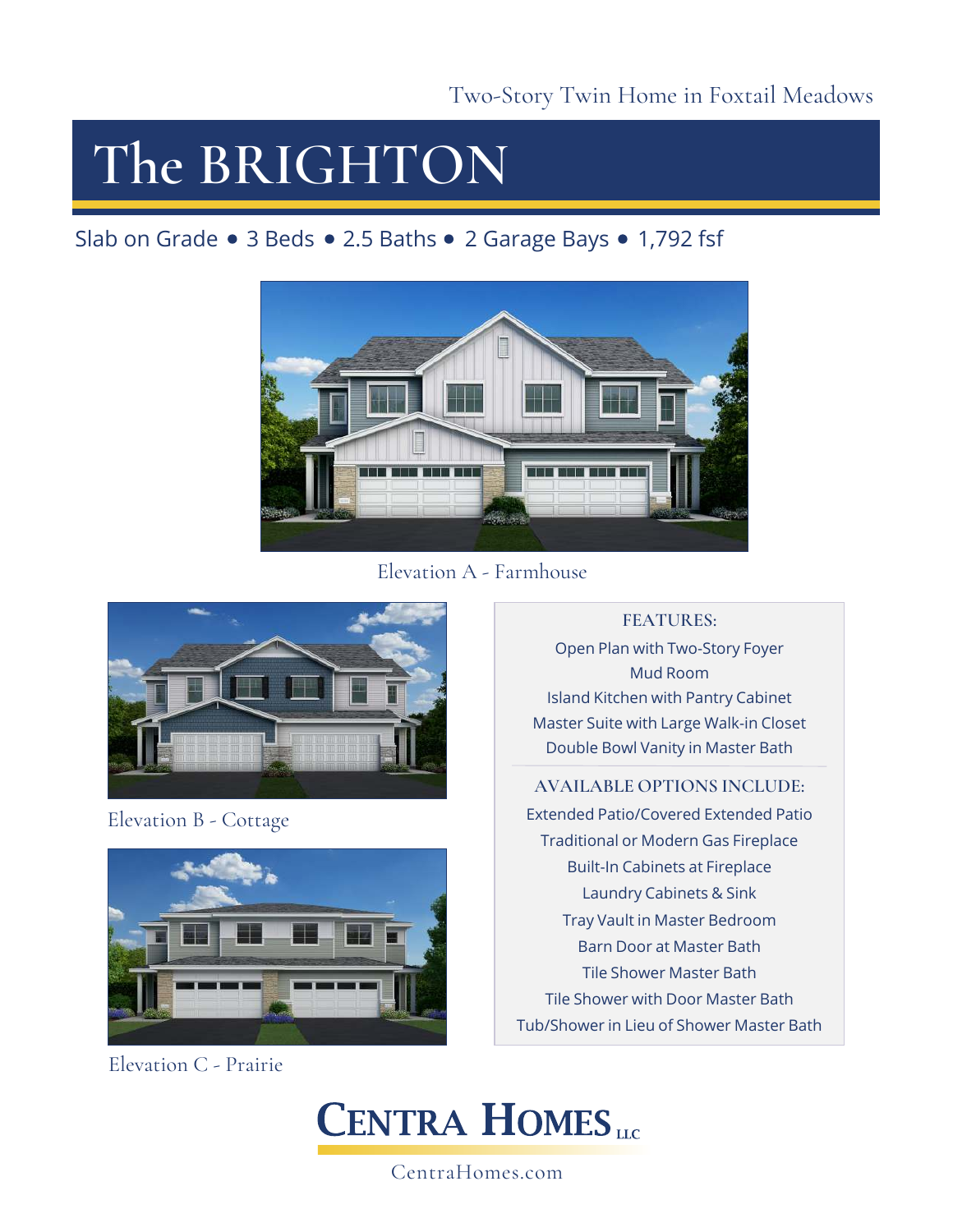## **The BRIGHTON**

Farmhouse floor plan shown; covered porch, window placement and fsf may vary per elevation.

#### Main Level





CentraHomes.com